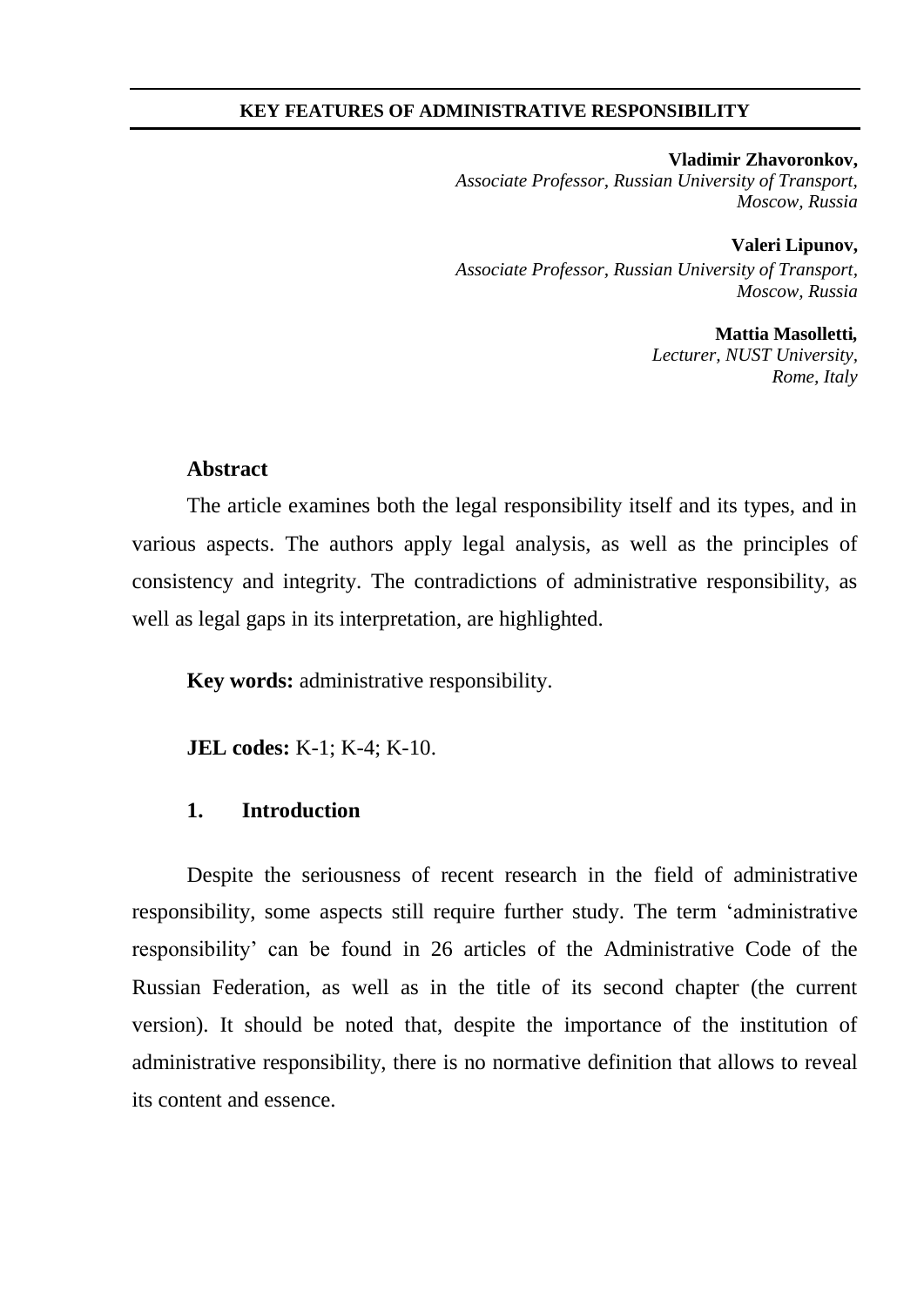#### **2. Main part**

The importance of defining such aspects of administrative responsibility is that they allow us to assess the regularity of administrative responsibility, create conditions for its improvement and the possibility of comparing it with other types of legal responsibility.

Thus, 'retrospective (negative) legal liability (including administrative liability) is considered as a form (mechanism) of the state's response to an offense; as the obligation of the offender to undergo measures of state coercion provided for by the sanction for committing an offense and the implementation of this obligation; as the application of punishment provided for by law to persons who have committed an offense; as a negative state assessment and condemnation of the offense and the person who committed it, accompanied by the application of punishment' [1]. All these judgments, on the one hand, reflect administrative responsibility. The content of this legal relationship is 'the right of the state (represented by authorized bodies and officials) to apply measures of state (administrative) coercion to a person who has committed an administrative offense, and the obligation of the latter to undergo deprivation and the right to restrictions associated with these measures [2].

Administrative responsibility is the ability of the body endowed with the appropriate competence (employee) to apply the due sanction to the subject who has committed an administrative offense. Administrative responsibility, being a kind of legal responsibility, has signs peculiar to legal responsibility, but it also has special ones. So, for instance: administrative penalties can be contained in both laws and legal regulations. Therefore, administrative responsibility has its own legal basis. The basis for the application of the sanction by the body is the commission of a misdemeanor. Both individual and collective entities are held accountable. It follows from the above that responsibility and misconduct are related phenomena that are connected by a causal relationship, and also that an

2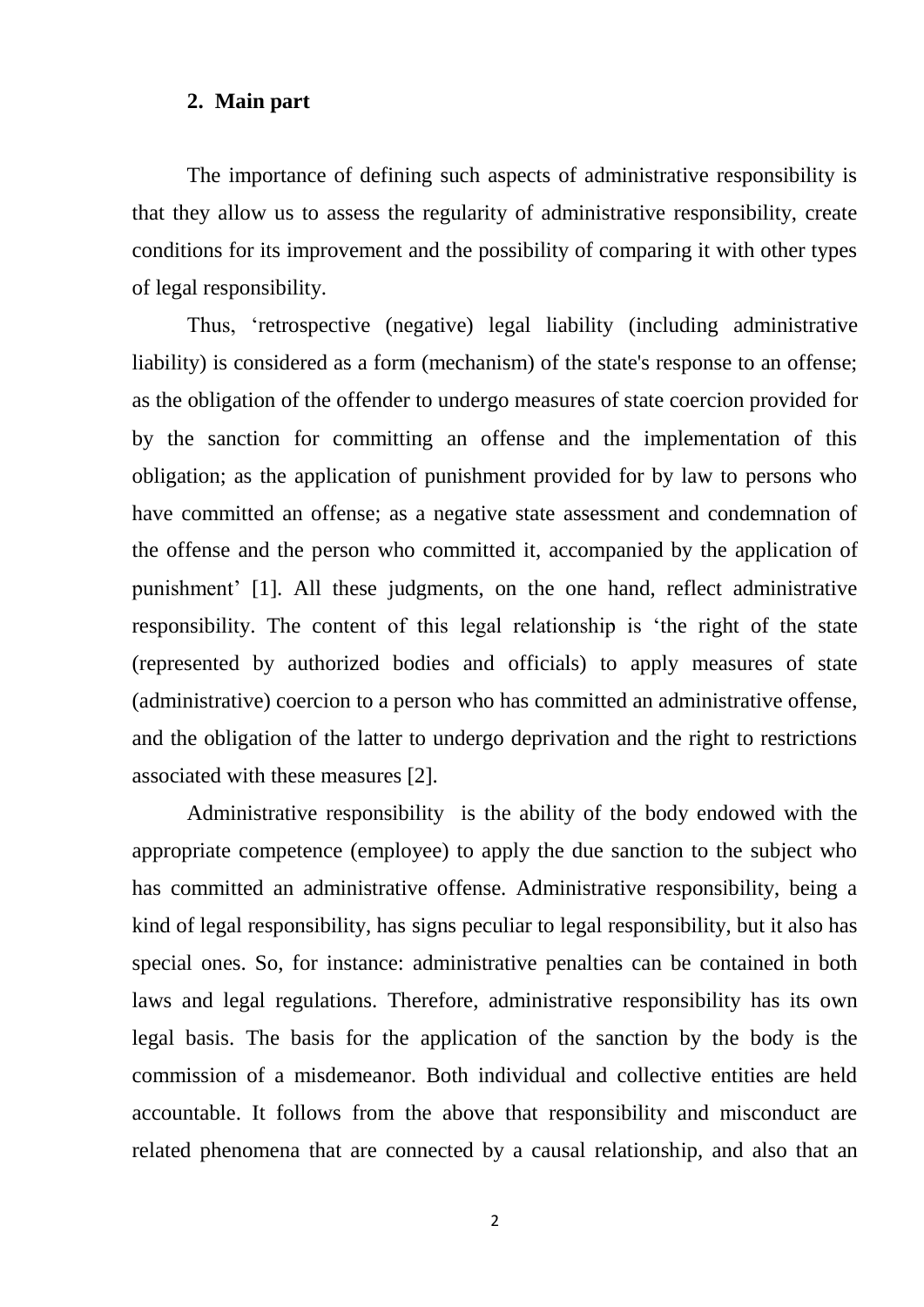administrative offense is an independent institution of administrative and tort law [3].

Material and procedural norms are combined in the institute of administrative and tort law, which raises questions, since their subject and method of legal regulation do not coincide. For example, material norms are aimed at mandatory regulation of relations, the subjects of which are only the state (represented by its bodies and officials) and the person who committed an administrative offense, and procedural norms regulate the relations between these participants and victims, witnesses, experts and other participants in the proceedings, while dispositive methods are also used (for instance, the possibility of some participants in the proceedings to refuse to testify, file petitions, present evidence, appeal the decision in the case).

Consequently, the substantive and procedural institutions of administrative responsibility can be considered as interdependent, but at the same time relatively independent components of the institute of administrative and tort law. "The material and legal part consists of the norms of the General Part of the Administrative Code of the Russian Federation, it consists of principles such as: equality before the law of persons who have committed administrative offenses (Article 1.4 of the Administrative Code), the legality of the application of administrative punishment (Article 1.6 of the Administrative Code), as well as the norms defining the procedure for the operation of legislation on administrative offenses in time and space (Articles 1.7 and 1.8 of the Administrative Code), establishing the features of administrative responsibility of certain subjects (Articles 2.4 - 2.6, 2.10), defining the goals and types of punishments, the rules for their appointment, the statute of limitations for bringing to administrative responsibility and the period of stay of a person subjected to administrative punishment in a state of 'administrative punishment', the possibility of releasing a person who has committed an administrative offense from administrative responsibility (Chapters 3 and 4 of the Administrative Code of the Russian Federation)' [3]. In addition, the sanctions of the norms of the Special Part of the

3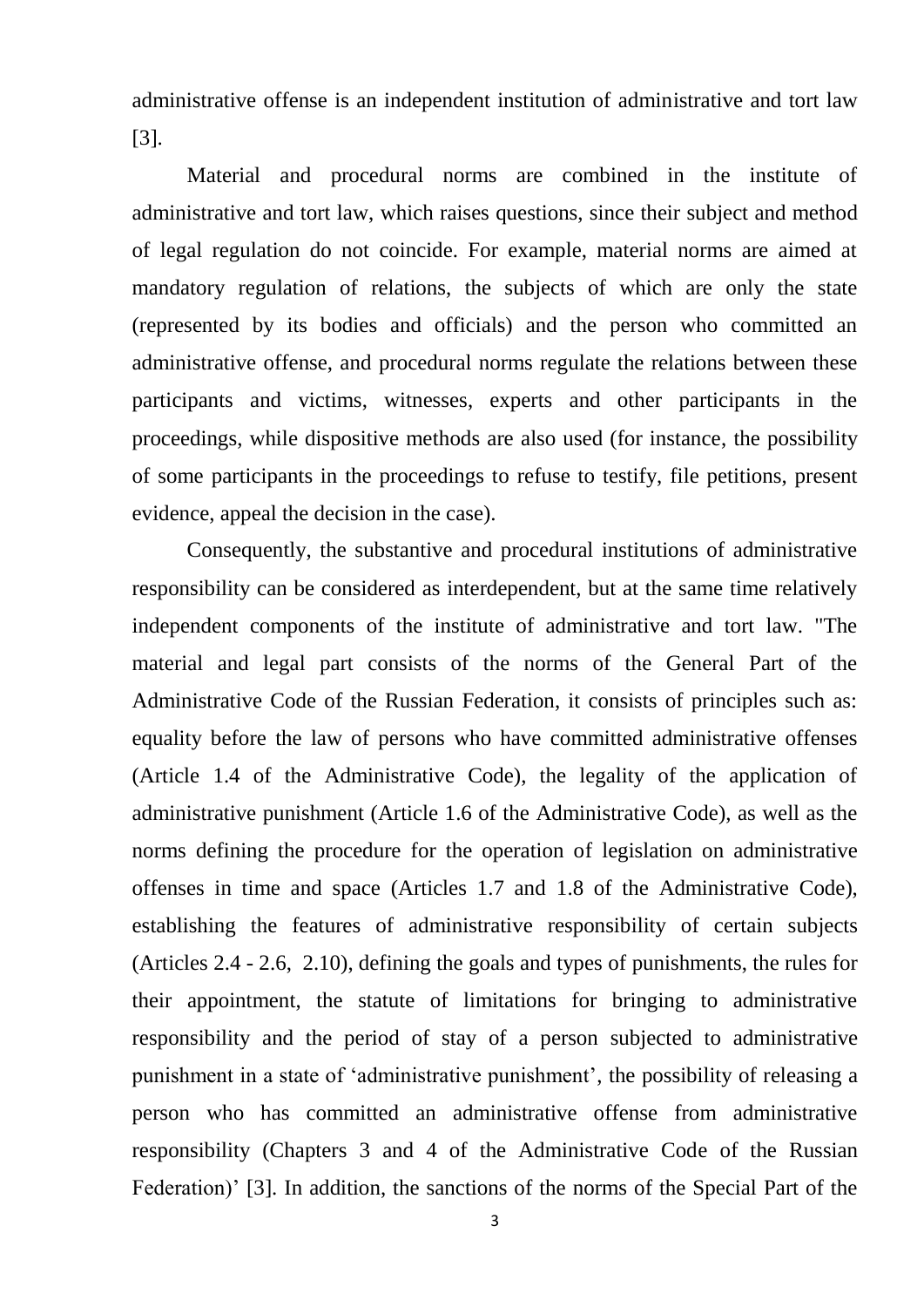Code specify the types and sizes (terms) of administrative penalties that are established by the General Part. The procedural institute of administrative responsibility consists of norms aimed at regulating the proceedings in cases of administrative offenses, as well as the execution of decisions in cases of administrative offenses (sections IV, V of the Administrative Code of the Russian Federation).Since the procedural institute is a legal one, it consists of subinstitutes, such as the institute of evidence- in Chapter 26 of the Administrative Code, the institute of initiating an administrative offense case- in Chapter 28, as well as the consideration of the case- in Chapters 29, 30, and 31. In addition, it includes the norms of the General Part of the Code (Articles 1.5 and 1.6) and in Chapter 24 (Articles 24.2 and 24.3) and others. For proper regulation, it is necessary to use both the substantive and procedural institutions of administrative responsibility in their unity. Each institute has its own gaps that require due consideration.

Let us consider the following problems of the administrative responsibility:

 *The uncertainty of the place of administrative responsibility in the system of responsibility.* 

Retired judge of the Constitutional Court of the Russian Federation Vitruk noted in one of his works that 'an administrative offense and a criminal offense are homogeneous in their social nature, and therefore both an administrative offense and a criminal offense require punishments that differ only in the severity of negative consequences for the corresponding offenders' [4].

The consistent practice of the European Court of Human Rights, in which the concept of the 'criminal prosecution' is considered 'autonomously', also indicates the unified nature of these illegal actions. The States parties to the European Convention on Human Rights are deprived of the opportunity to remove certain types of offenses from the scope of the Convention by simply changing their names. While generally agreeing with this approach, it should be noted that at present the boundaries between administrative offenses and criminal offenses are being erased. Falling into a 'prohibitive rage', the legislator constantly expands the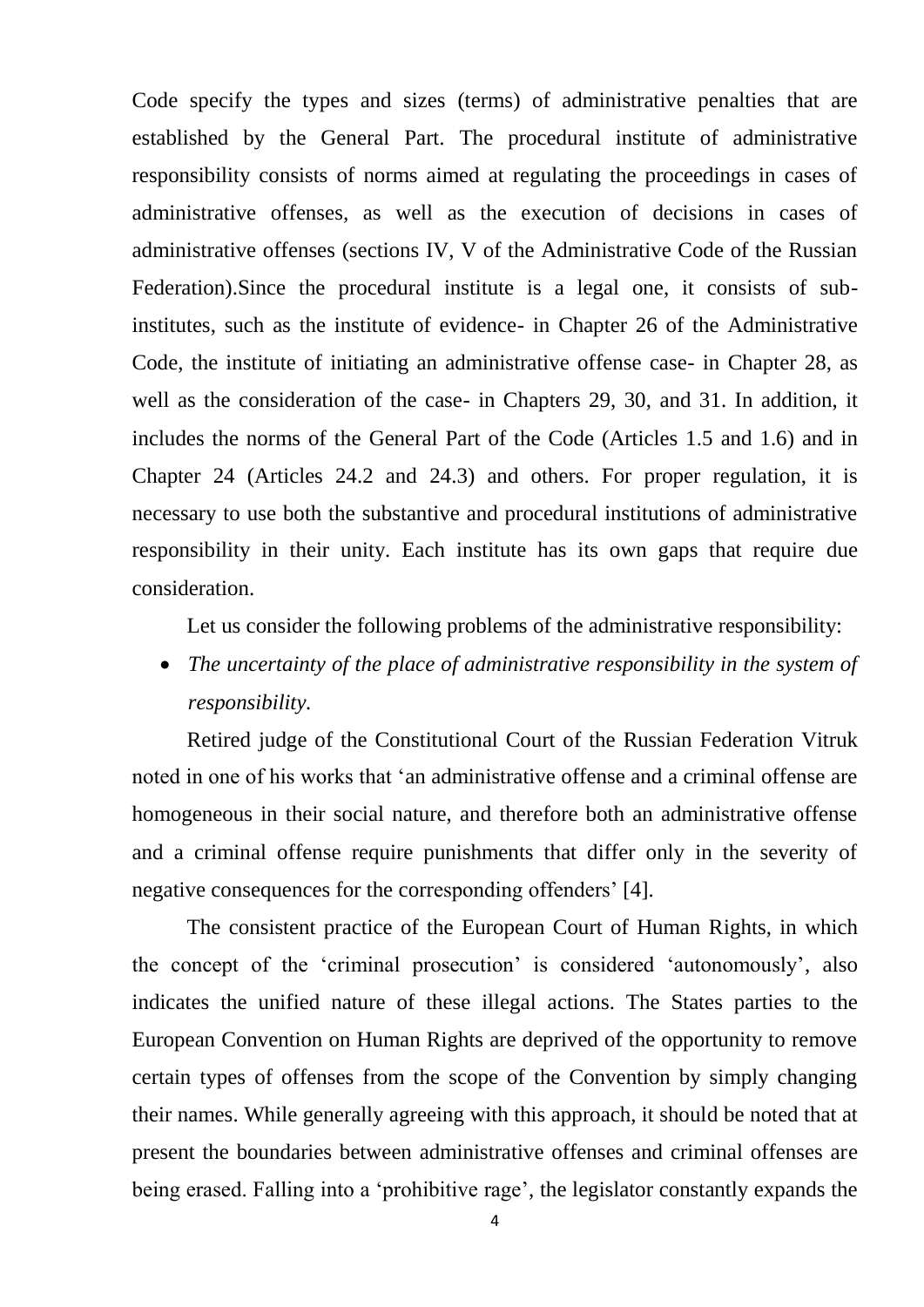scope of administrative coercion. Gradually, a situation is developing in which it becomes simply impossible to draw a clear line between administrative and criminal responsibility from the point of view of the severity of the alleged punishment. And the blurring of the boundaries of responsibility of various types generates injustice of the most unpredictable forms and properties. For instance, when smaller adverse consequences correspond to greater procedural guarantees.

*The differentiation of administrative responsibility.* 

Back in 1961, the Italian jurist Bruno Leoni came to the conclusion that the main obstacle to the implementation of the rule of law is excessive legislation [5].

Recently, the federal legislator has been trying to differentiate administrative responsibility more and more, without obvious necessity, multiplying the legislation and using rather controversial methods for this – for instance, fixing the place of its commission as a sign of an offense-the territory of a particular subject of the Russian Federation. And if for 'compositions of action' there may still be some dispute regarding the discrimination of this feature, then for 'compositions of inaction', for instance, part 3 of Article 18.8 of the Administrative Code of the Russian Federation, the presence of discrimination is obvious, since the place of commission of such an offense according to established judicial practice will be considered the place of residence of the person being held accountable (subparagraph 'h' of paragraph 3 of the Resolution of the Plenum of the Supreme Court of the Russian Federation 'On some issues arising from courts when applying the Administrative Code of the Russian Federation' No. 5, adopted on March 24, 2005).

*Instability of the legislation on administrative responsibility.* 

It is important to say that only in 2015, more than 50 federal laws had been adopted, which amended the Administrative Code of the Russian Federation. Without assessing the quality of these changes, only relying on their number is enough to state the existence of a problem, namely, legal instability. As Shuvalov rightly notes, 'the abundance of changes made to laws, the rapid replacement of adopted norms make it difficult to inform those to whom these laws are addressed',